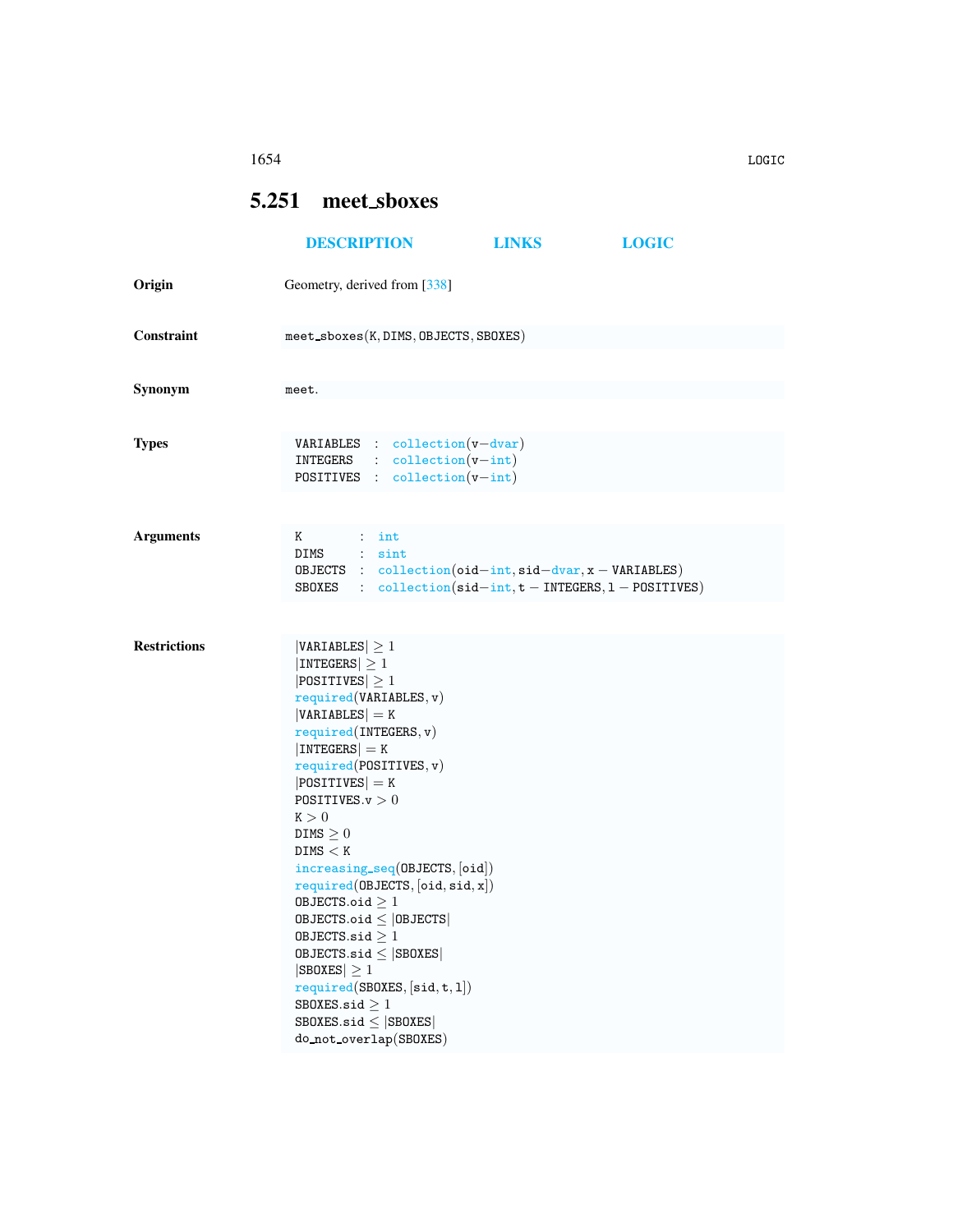Holds if, for each pair of objects  $(O_i, O_j)$ ,  $i \neq j$ ,  $O_i$  and  $O_j$  meet with respect to a set of dimensions depicted by DIMS. Each *shape* is defined as a finite set of shifted boxes, where each shifted box is described by a box in a K-dimensional space at a given offset (from the origin of the shape) with given sizes. More precisely, a *shifted box* is an entity defined by its shape id sid, shift offset t, and sizes l. Then, a shape is defined as the union of shifted boxes sharing the same shape id. An *object* is an entity defined by its unique object identifier oid, shape id sid and origin x.

Two objects  $O_i$  and object  $O_j$  *meet* with respect to a set of dimensions depicted by DIMS if and only if the two following conditions hold:

- For all shifted box  $s_i$  associated with  $O_i$  and for all shifted box  $s_j$  associated with  $O_j$  there exists a dimension  $d \in \text{DIMS}$  such that (1) the start of  $s_i$  in dimension d is greater than or equal to the end of  $s_j$  in dimension d, or (2) the start of  $s_j$  in dimension  $d$  is greater than or equal to the end of  $s_i$  in dimension  $d$  (i.e., there is no overlap between the shifted box of  $O_i$  and the shifted box of  $O_j$ ).
- There exists a shifted box  $s_i$  of  $O_i$  and there exists a shifted box  $s_j$  of  $O_j$  such that for all dimensions  $d(1)$  the end of  $s_i$  in dimension  $d$  is greater than or equal to the start of  $s_j$  in dimension d, and (2) the end of  $s_j$  in dimension d is greater than or equal to the start of  $s_i$  in dimension d (i.e., at least two shifted box of  $O_i$ and  $O_i$  are in contact).

| <b>Example</b>    | $2, \{0,1\},\$<br>$\left(\begin{array}{ccc} \sqrt{c^3/2} & \text{oid} - 1 & \text{sid} - 1 & x - \langle 3, 2 \rangle \\ \text{oid} - 2 & \text{sid} - 2 & x - \langle 4, 1 \rangle \\ \text{oid} - 3 & \text{sid} - 4 & x - \langle 3, 4 \rangle \end{array}\right),$<br>$\mathsf{sid-1} \quad \mathsf{t}-\langle 0,0 \rangle \quad 1-\langle 1,2 \rangle\,,$<br>$\mathsf{sid-2} \quad \mathsf{t}-\langle 0,0\rangle \quad 1-\langle 1,1\rangle\,,$<br>$\left\{\n \begin{array}{ll}\n \text{sid} - 2 & \text{t} - \langle 1,0 \rangle & 1 - \langle 1,3 \rangle, \\ \text{sid} - 2 & \text{t} - \langle 0,2 \rangle & 1 - \langle 1,1 \rangle, \\ \text{sid} - 3 & \text{t} - \langle 0,0 \rangle & 1 - \langle 3,1 \rangle, \\ \text{sid} - 3 & \text{t} - \langle 0,1 \rangle & 1 - \langle 1,1 \rangle, \\ \text{sid} - 3 & \text{t} - \langle 2,1 \rangle & 1 - \langle 1,1 \rangle, \\ \text{sid} - 3 & \text{t} - \langle 2,1 \$<br>$\mathsf{sid-4} \quad \mathsf{t}-\langle 0,0 \rangle \quad 1-\langle 1,1 \rangle$ |  |  |  |  |
|-------------------|------------------------------------------------------------------------------------------------------------------------------------------------------------------------------------------------------------------------------------------------------------------------------------------------------------------------------------------------------------------------------------------------------------------------------------------------------------------------------------------------------------------------------------------------------------------------------------------------------------------------------------------------------------------------------------------------------------------------------------------------------------------------------------------------------------------------------------------------------------------------------------------------------------------------------------------------------------------------------------------------------------------------------|--|--|--|--|
|                   | Figure 5.528 shows the objects of the example. Since all the pairs of objects meet<br>the meet_sboxes constraint holds.                                                                                                                                                                                                                                                                                                                                                                                                                                                                                                                                                                                                                                                                                                                                                                                                                                                                                                      |  |  |  |  |
| <b>Typical</b>    | 0BJECTS >1                                                                                                                                                                                                                                                                                                                                                                                                                                                                                                                                                                                                                                                                                                                                                                                                                                                                                                                                                                                                                   |  |  |  |  |
| <b>Symmetries</b> | • Items of OBJECTS are permutable.<br>• Items of SBOXES are permutable.<br>• Items of OBJECTS.x, SBOXES.t and SBOXES.1 are permutable (same permutation<br>used).                                                                                                                                                                                                                                                                                                                                                                                                                                                                                                                                                                                                                                                                                                                                                                                                                                                            |  |  |  |  |
| Arg. properties   | Suffix-contractible wrt. OBJECTS.                                                                                                                                                                                                                                                                                                                                                                                                                                                                                                                                                                                                                                                                                                                                                                                                                                                                                                                                                                                            |  |  |  |  |

Remark One of the eight relations of the *Region Connection Calculus* [338].

Purpose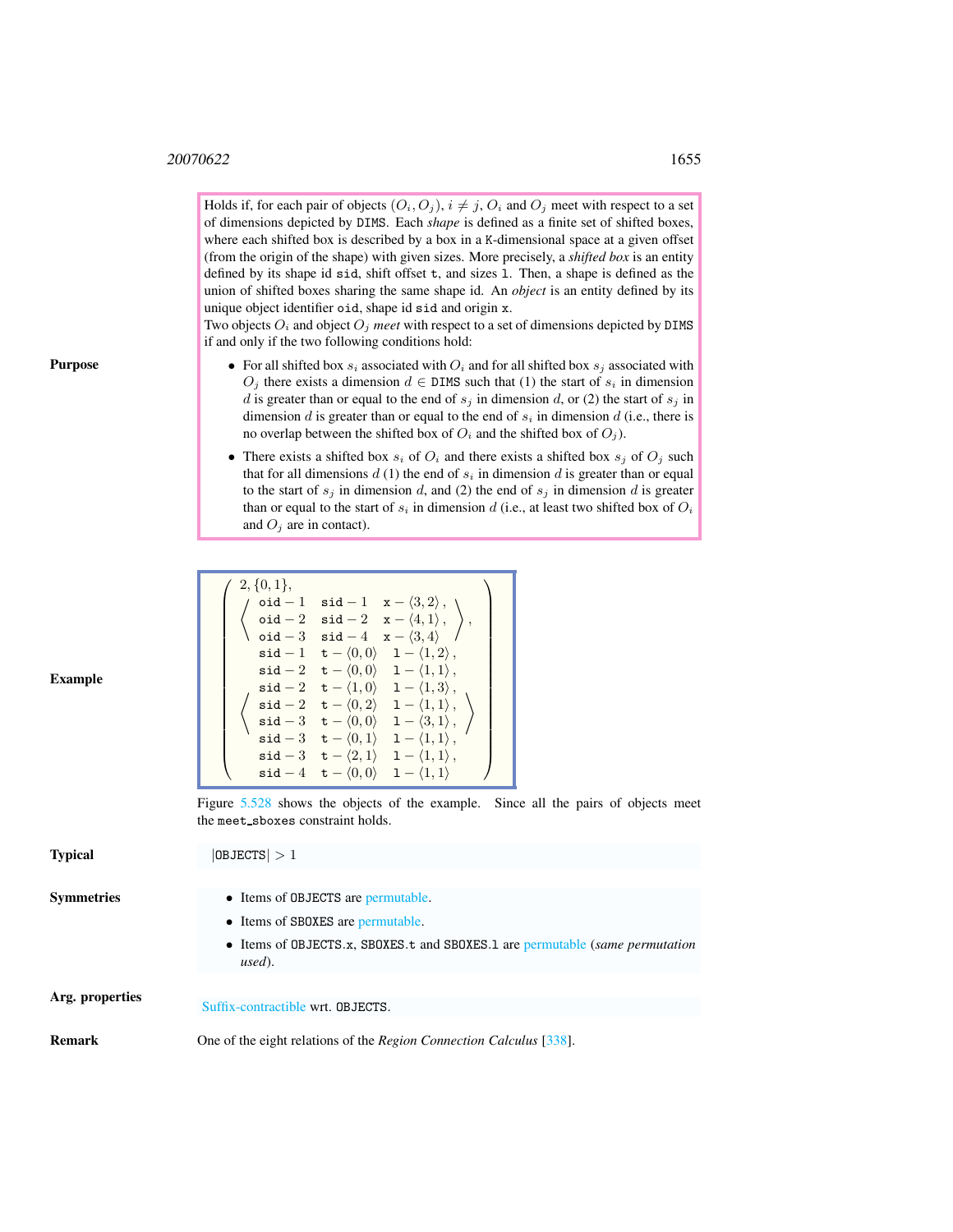

<span id="page-2-1"></span>(D) Three objects for which each pair of objects meet

Figure 5.528: (D) the three pairwise meeting objects  $O_1$ ,  $O_2$ ,  $O_3$  of the **Example** slot respectively assigned shapes  $S_1$ ,  $S_2$ ,  $S_4$ ; (A), (B), (C) shapes  $S_1$ ,  $S_2$ ,  $S_3$  and  $S_4$  are respectively made up from 1, 3, 3 and 1 disjoint shifted box.

<span id="page-2-0"></span>

| See also | common keyword: | contains_sboxes,                                                        |  | coveredby_sboxes,        |  |  |  |
|----------|-----------------|-------------------------------------------------------------------------|--|--------------------------|--|--|--|
|          | covers_sboxes,  | disjoint_sboxes, equal_sboxes,                                          |  | inside_sboxes $(rcc8)$ , |  |  |  |
|          |                 | non_overlap_sboxes(geometrical constraint logic), overlap_sboxes(rcc8). |  |                          |  |  |  |
| Keywords |                 | <b>constraint type:</b> logic.                                          |  |                          |  |  |  |
|          |                 | <b>geometry:</b> geometrical constraint, rcc8.                          |  |                          |  |  |  |